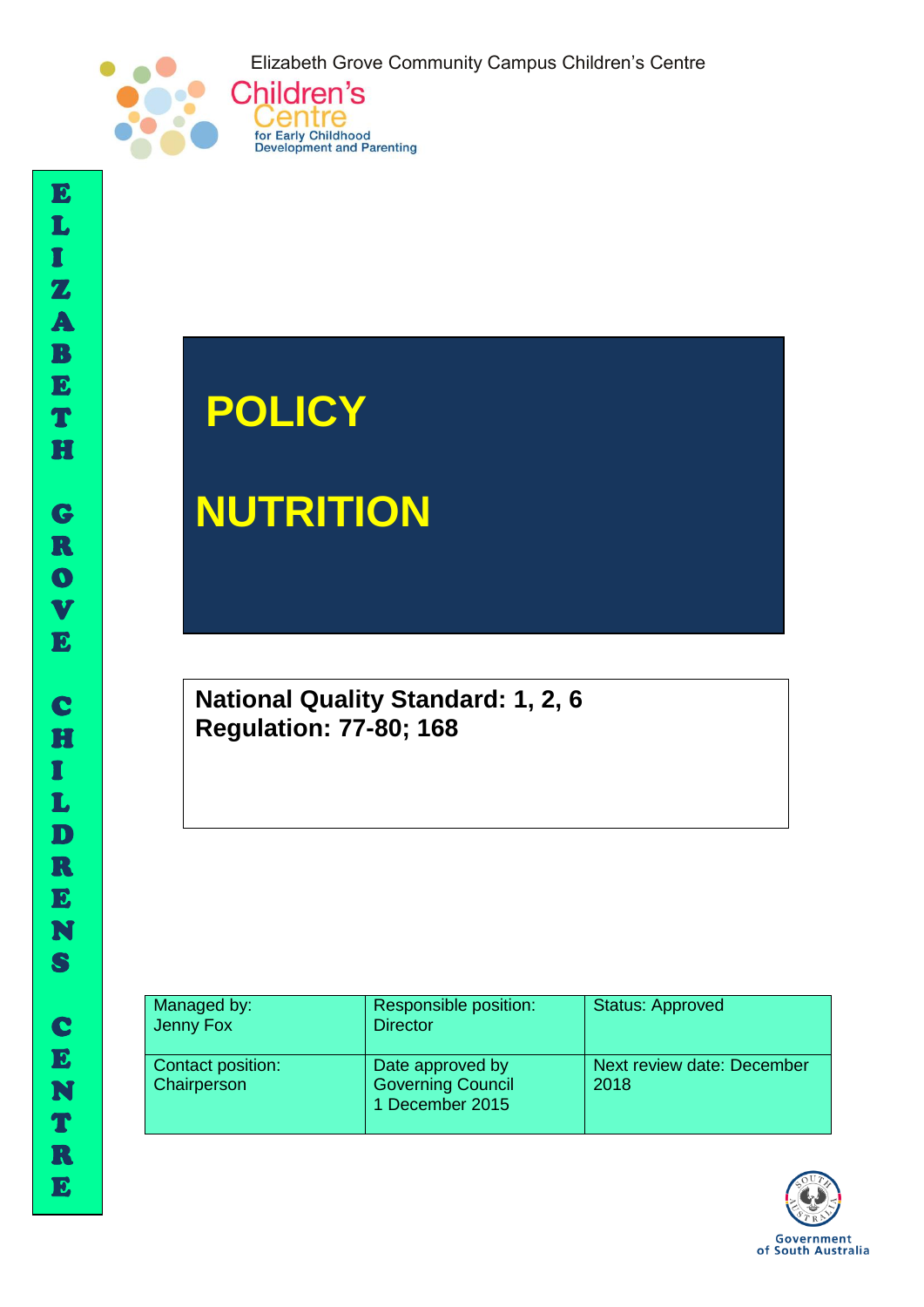## **1. TITLE**

## **NUTRITION**

## **2. SCOPE**

The policy applies to all those working in the site including students and volunteers

## 3: **PURPOSE**

Elizabeth Grove Children's Centre promotes good nutrition and safe, healthy eating habits in a supportive environment for all children attending the centre. Early childhood is a very important time for establishing lifelong healthy eating habits. Healthy eating has both short and long-term benefits for children. In the short term it maximises growth, development and activity while minimising sickness. In the long term it minimises the risk of diet relates chronic diseases later in life, such as heart disease, strokes, some cancers and diabetes.

# **3. POLICY DETAIL**

# **WHAT TO BRING**

#### **3.1 Snack Time**

Snack time is part of the morning routine and children are free to have an afternoon snack if they wish. Parents and carers are asked to bring only fresh fruit, vegetables or dried fruit for snacks (called Crunch and Sip time) for the following reasons:

- To provide children with important vitamins and minerals
- To encourage a taste for fruits and vegetables and promote healthy eating habits
- To avoid children pressuring parents and carers to buy and provide other less healthy foods they may see other children having.
- To encourage chewing which promotes good oral muscle development
- To lower the risk of poor nutrition.

*If a child cannot eat fruit and vegetables at snack times, staff are happy to discuss a plan around this with the involvement of a medical practitioner through a specific diet plan.* 

#### **3.2 Lunch Time**

Parents/carers should pack healthy lunches consisting of a variety of foods to help the children meet their nutritional requirements for the day. Parents and carers will receive handouts from time to time with guidelines and ideas for healthy lunches to meet some of the daily nutritional requirements. Parents are encouraged to bring nutritious food that children normally eat at home that is consistent with their culture. As Elizabeth Grove Children's Centre encourages healthy food choices, parents and carers are asked to avoid including foods high in fat, sugar and salt in children's lunch boxes for the following reasons:

- Children will quite happily eat healthy food, but will often choose less healthy food if they are given the choice
- Children who do not have 'treats' in their lunch box may become 'envious' of less healthy foods they see other children eating, i.e. peer pressure
- Healthy eating habits are easier to model if all children are doing the same thing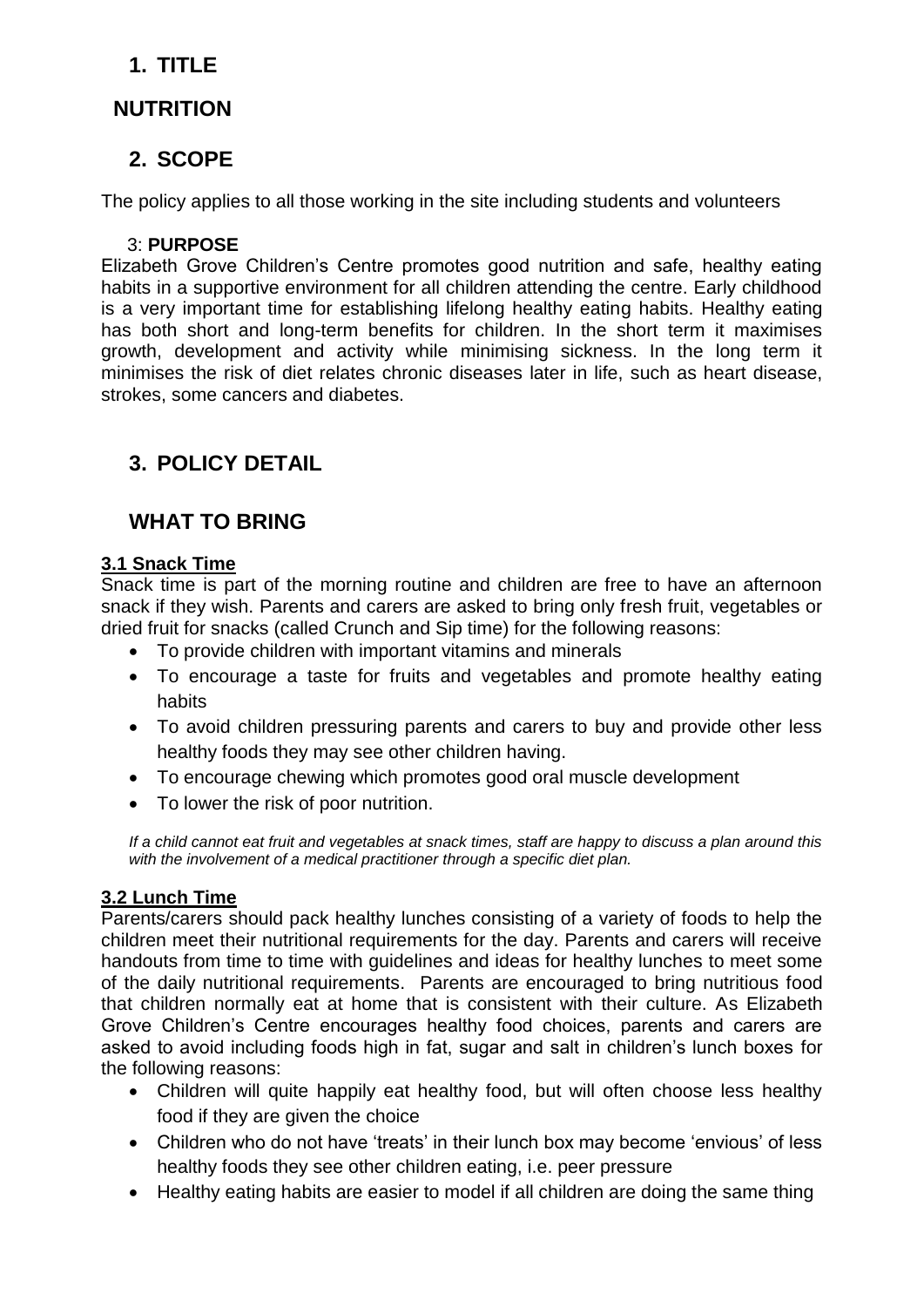- High fat/high sugar/high salt foods contribute to short and long term health problems such as dental caries,
- High cholesterol, overweight and high blood pressure. Such foods are discouraged as 'everyday' foods
- High fat/high sugar/high salt foods are generally low in important nutrients needed by children to meet their daily nutrition requirements for good growth and development. If these foods are eaten at the expense of more nutritious foods, children will miss out on important vitamins and minerals.

## **3.3. Examples of healthy lunches**

- Whole grain and wholemeal breads/wraps
- Fillings on sandwiches wraps such as cheese, salad, chicken, egg
- Whole grain rice dishes
- Cold rolls
- Sushi
- A range of fresh fruits
- Baked beans in a container
- Rice crackers and cheese
- Rice and tuna
- A cold pasta salad
- Chicken salad

#### **3.4 Examples of Foods that must not be brought to the centre**

Parents and carers are requested not to provide the following foods and drinks for snack time (and lunch) as they provide little goodness (vitamins and minerals). Some foods are high in fat, while others are high in sugar and promote tooth decay. Other foods are soft and don't promote chewing for healthy teeth, gums and face muscles.

- Sugary sandwich spreads e.g. honey, jam, chocolate spread, hundreds and thousands
- Potato, corn, rice chips including corn chips, twisties, burger rings, etc. (high in fat and salt)
- Popcorn as it is a choking hazard
- Muesli bars (high in sugar) and nut products
- Roll ups, fruit straps, fruit metres, etc. (high in sugar)
- Chocolates (high in fat and sugar)
- Lollies (high in sugar)
- Soft drink, cordials, flavoured mineral water and milk drinks
- Fruit juice, fruit box (high in sugar)
- Biscuits (high in fat and sugar)
- Cakes, buns, pastries (high in fat and sugar)
- Chewing gum (high in sugar)
- Dunkaroos/Dig Its
- Nut products of any kind (e.g. Nutella, peanut butter).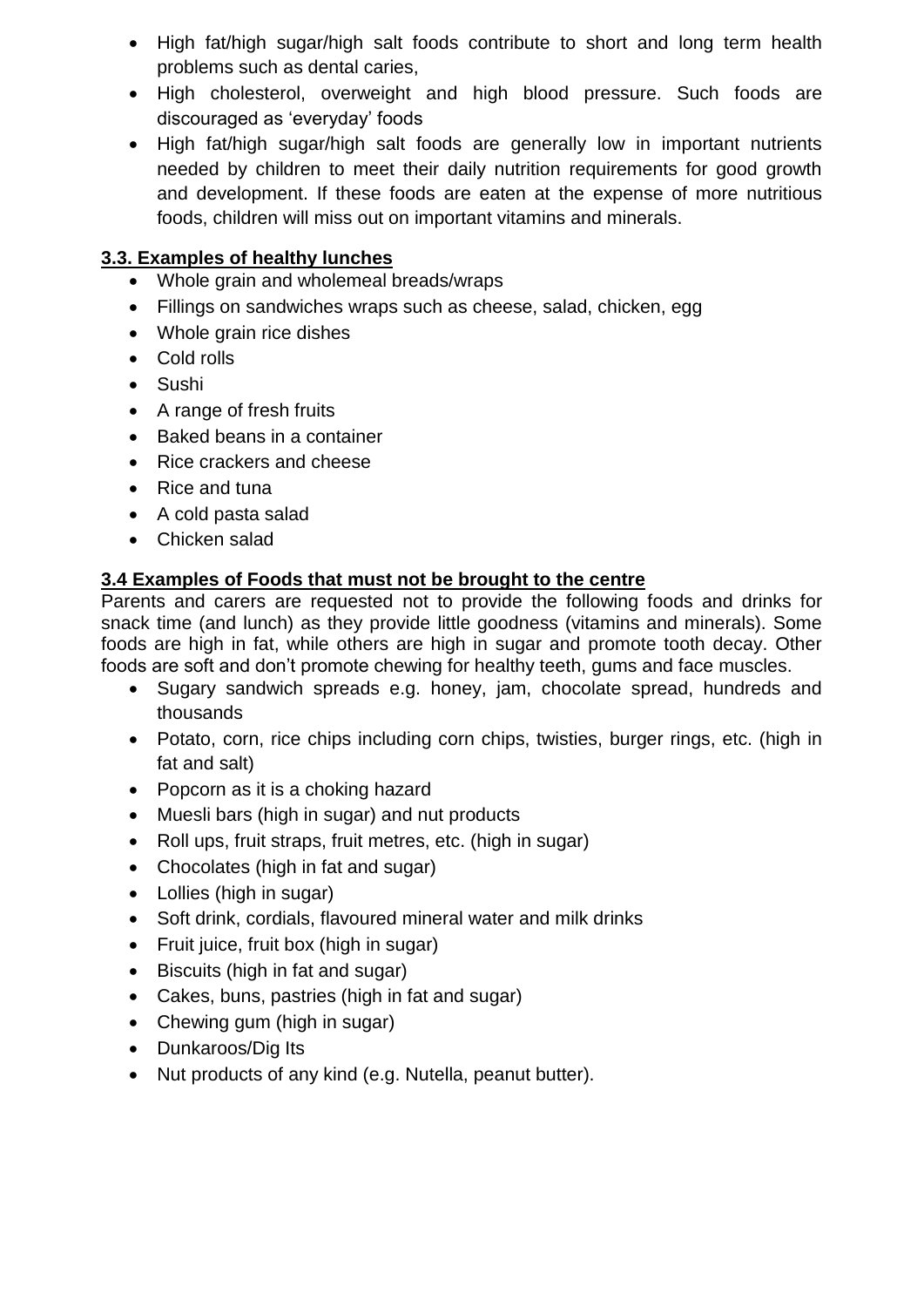## **3.5 INTRODUCING SOLIDS/YOUNG CHILDREN**

Children who have bottles of formula/ milk etc. and pureed food should consult with the occasional care coordinator about what to bring. If a child requires infant formula or breast milk during the day, a parent/carer will bring the necessary number of bottles (already made up) to the Centre each day. A parent may also choose to come back and breastfeed the child. When it is time for children to be introduced to solids staff will work with the parent around nutritional choices until the child is old enough to engage in 'crunch and sip' time.

## **3.6 NUT AWARE CENTRE**

Some children (or family members) can have a life threatening allergic reaction to nuts and nut products including peanut butter, Nutella and muesli bars. Sometimes just touching a bowl with a nut product can trigger a reaction. For this reason, no food with nuts or traces of nuts can be brought to the centre and children will not be permitted to eat any food with nuts or traces of nuts. In this instance a parent will be phoned to see if they can bring an alternative food and if they cannot be contacted or cannot bring this then food will be provided to the child. The centre considers it is 'nut aware' as opposed to 'nut free' as it is not possible for staff to control what is brought to the centre in that it is possible food may be brought and staff are unaware it has nuts or traces of nuts.

#### **3.7 DRINKS**

Water is freely available to children and is the preferred drink for lunches. Most fruit juices and cordials/flavoured milks are high in sugar and should not be packed.

#### **4. MEAL TIMES**

Lunch and snack times are social events for the children where they can eat together and talk to one another and where positive eating habits will be encouraged. If a child finishes lunch quickly before everyone else, the child may be encouraged to stay and talk to their friends for a short time and *then* choose a quiet activity. Food and meal times are viewed as a learning experience.

#### **5. COMMUNICATION WITH PARENTS ABOUT FOOD INTAKE**

Staff send home food not consumed by the child so that the parent/carer is aware of the food eaten. If there are any concerns about eating during the day staff communicate with the parent/carer.

#### 6. **CURRICULUM**

The centre will promote nutritional foods through the curriculum and from time to time might engage in a specific nutrition program.

#### **7. INDIVIDUAL DIETARY NEEDS**

When a child has an allergy to food or cannot eat fruit or vegetables an individual plan from a medical practitioner will be in place before the child starts at the centre.